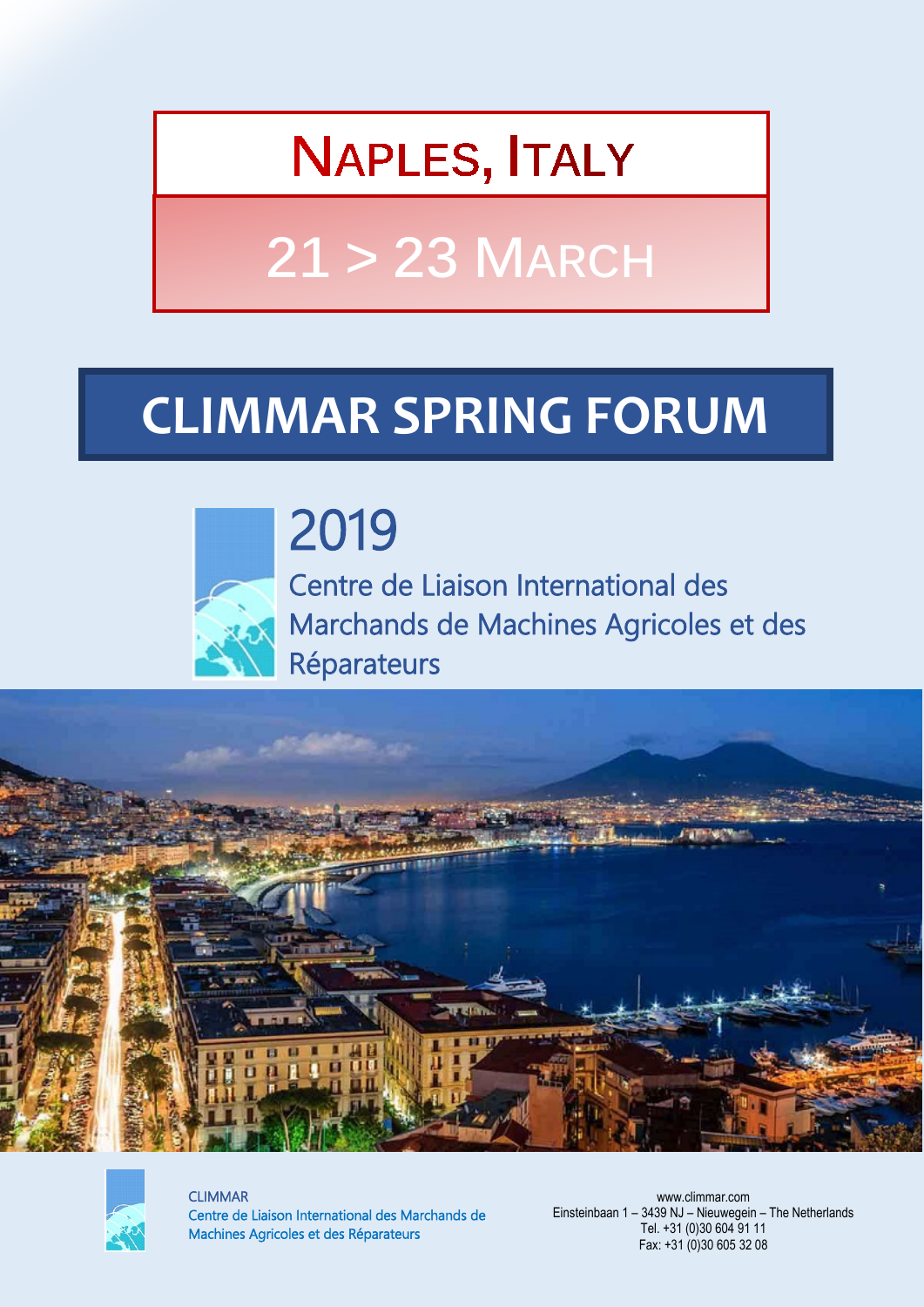

### Grand Hotel Oriente\*\*\*\*

Via Armando Diaz, 44 80134 Napoli (NA) Phone: +39 081 551 2133 Fax: + 39 081 551 4915 info@grandhoteloriente.it

www.grandhoteloriente.it



*Morning individual arrivals: Check-in at Grand Hotel Oriente\*\*\*\* is possible at 15:00 but based on* availability you could check-in earlier

| $12:30 - 13:30$ | <b>Lunch at Grand Hotel Oriente****</b>                                                     |
|-----------------|---------------------------------------------------------------------------------------------|
| $14:00 - 17:30$ | Meeting at the Naples Chamber of Commerce, Industry,<br><b>Craftmanship and Agriculture</b> |
| $14:00 - 14:30$ | • Climmar Activity: Progress on RMI/Lobby activities                                        |
| $14:30 - 15:00$ | • Climmar Activity: Progress on the DSI 2019                                                |
| $15:00 - 15:30$ | • Climmar Activity: Progress on the Branch Reports 2019                                     |
| $15:30 - 16:00$ | Coffee break                                                                                |
| $16:00 - 17:00$ | • Climmar internal: (round table) discussion on the organizational<br>future of Climmar     |
| $17:00 - 17:15$ | • Climmar internal: Financial report 2018                                                   |
| $17:15 - 17:30$ | • Climmar internal: Communications                                                          |
|                 |                                                                                             |
| $17:45 - 18:00$ | Quick stop at Grand Hotel Oriente****                                                       |
| $18:00 - 20:00$ | Guided tour, walking through the city center of Naples<br><b>Bring comfortable shoes!</b>   |
| $20:00 -$       | Dinner at Gino Sorbillo to have a typical Neapolitan dish: Pizza                            |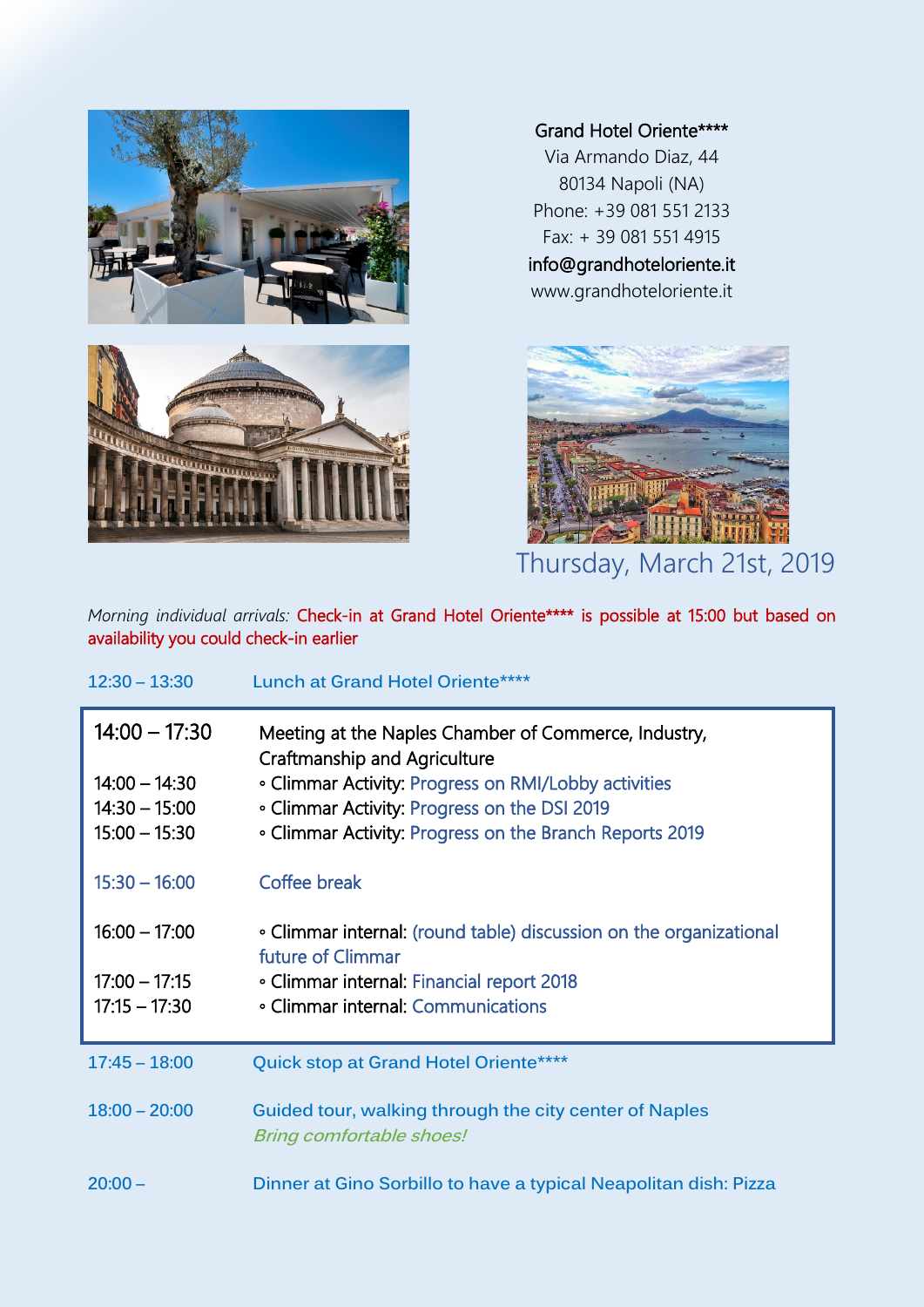

### Friday, March 22nd, 2019

| $09:00 - 12:30$ | Meeting at the Naples Chamber of Commerce, Industry,<br><b>Craftmanship and Agriculture</b> |
|-----------------|---------------------------------------------------------------------------------------------|
| $09:00 - 10:30$ | • Climmar Activity: Progress on the several position papers                                 |
| $10:30 - 11:00$ | Coffee break                                                                                |
| $11:00 - 11:30$ | • Climmar Congress: Preparation for Congress in Thun, Switzerland                           |
| $11:30 - 12:15$ | . Climmar internal: Presentation of several Best Practices/Case Studies                     |
| $12:15 - 12:25$ | . Short presentation by Federunacoma on the Agrilevante Fair                                |
| $12:25 - 12:30$ | • Closing of the Spring Meeting                                                             |
| $13:00 -$       | Lunch at Hosteria Toledo                                                                    |

*Afternoon individual departures or (optional):*

| $14:30 - 18:00$ | Guided tour through the historical center of Naples |
|-----------------|-----------------------------------------------------|
|                 | (Veiled Christ, Sansevero Chapel and more)          |
|                 | <b>Bring comfortable shoes!</b>                     |

**20:00 – Dinner at Trattoria San Ferdinando**

### (Optional) Saturday, March 23rd, 2019

- **08:30 – 09:00 Taxi transfer from Grand Hotel Oriente\*\*\*\* to Pompeii**
- **09:00 – 12:30 Pompeii guided tour Bring comfortable shoes!**
- **12:30 – 14:30 Lunch at the restaurant Il Principe**
- **15:30 Retrieve luggage at the Grand Hotel Oriente\*\*\*\***

*Afternoon individual departures*